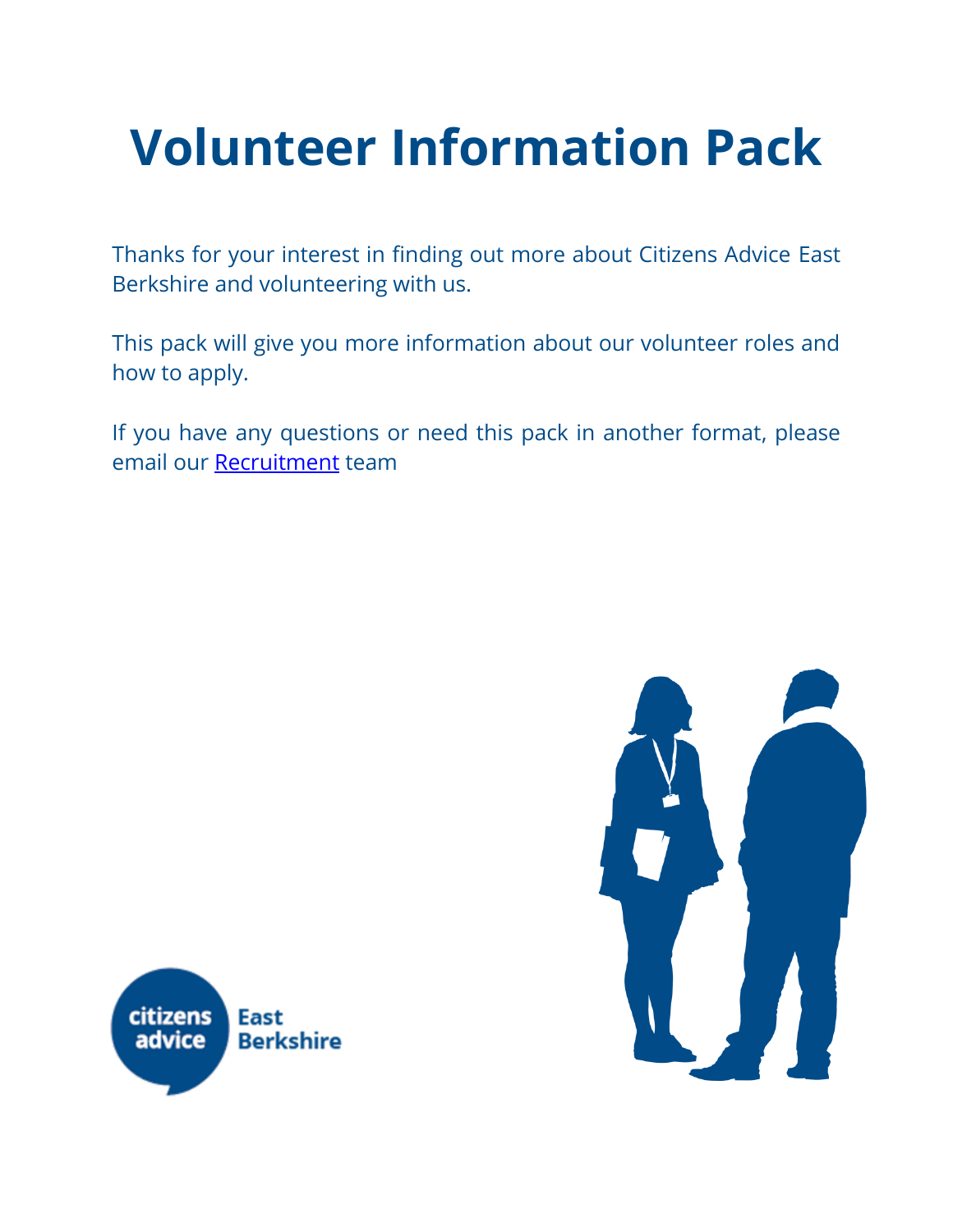# **What does Citizens Advice do?**



Citizens Advice gives independent, impartial, free and confidential information and advice to **help people overcome the problems they face,** such as benefits, debt, employment, housing, relationships and immigration.



We use our knowledge about our clients' problems to identify trends and campaign to **improve the policies and practices** that affect peoples' lives.



At Citizens Advice East Berkshire we also have **specialist services** covering benefits, debt & tax, and help with disability benefit applications and benefit appeals



The Citizens Advice service has **22,000 trained volunteers** and 7,000 paid staff in 284 local Citizens Advice across England and Wales who provide an advice service to over 2.6 million people a year in over 2,500 locations in a range of ways including face to face, over the phone, by email and web-chat.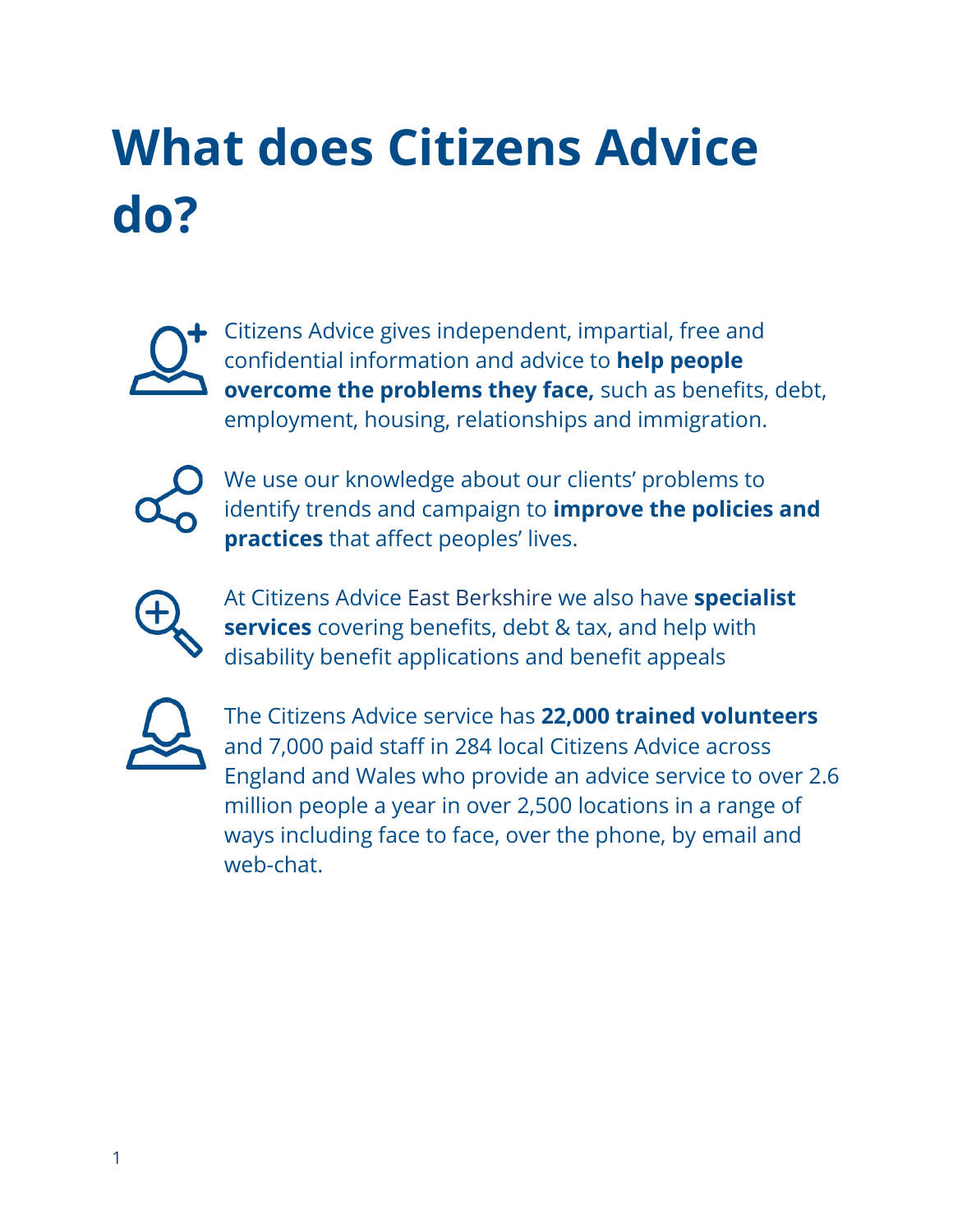### **Why volunteer?**

Our volunteers come from a range of backgrounds and communities and volunteer with us for a range of reasons, including to:

- make a **positive impact on peoples' lives,**
- gain **new skills and knowledge** and build **experience** for employment
- use and develop **existing skills** in varied and rewarding roles
- improve **health, wellbeing, confidence, and self-esteem**
- meet **new people** from a range of backgrounds and ages, and **make friends**
- get to know the local community and **give something back**
- experience **good training** and **support** and to feel part of a **team**

**We reimburse travel expenses so you won't be out of pocket from volunteering.**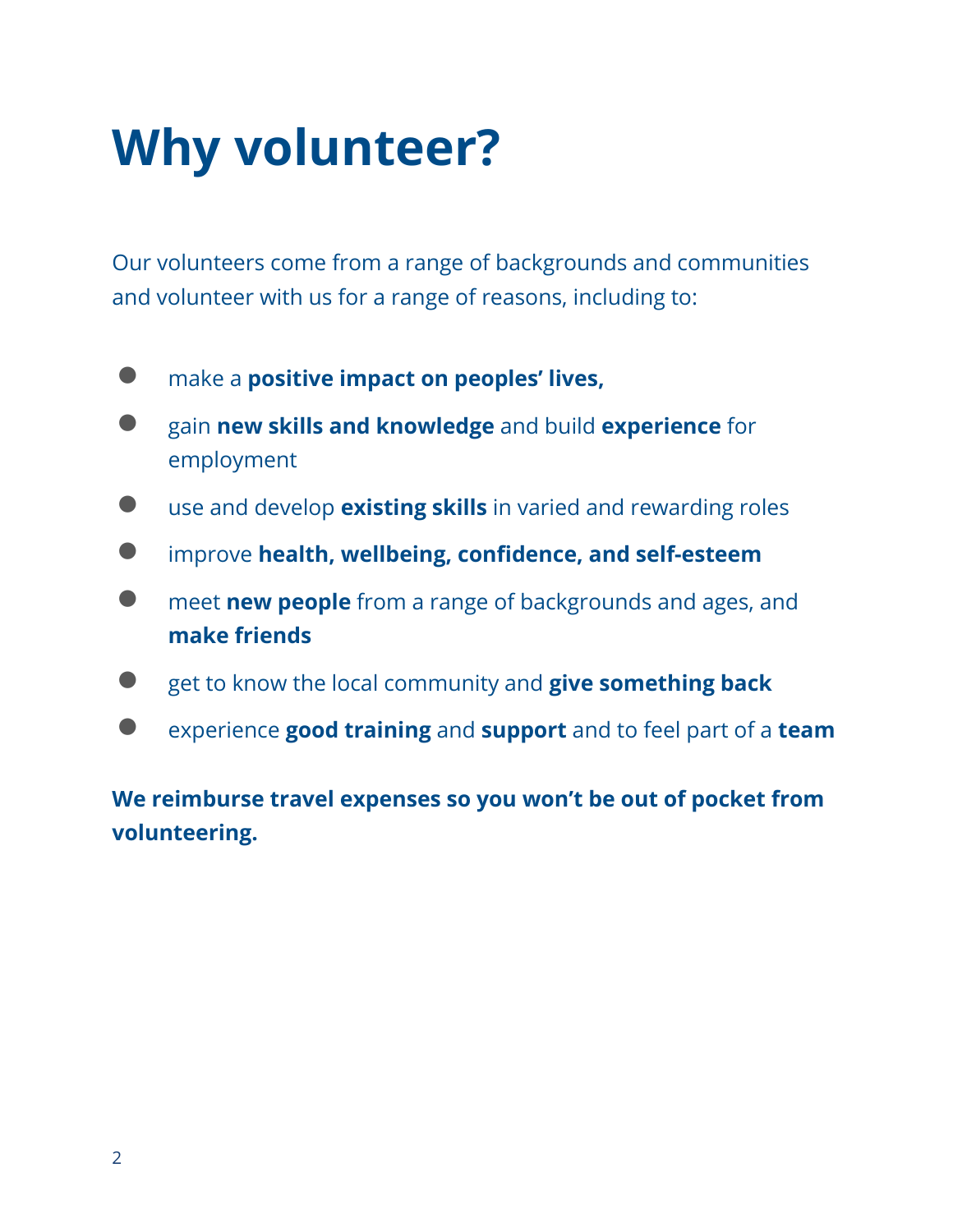### **Our roles**

**As a volunteer at Citizens Advice, you don't need any specific qualifications or experience.** 



You will need to be friendly and approachable and have a respect for views, values and cultures that are different to your own.



All roles will require you to have basic IT skills, be a good listener, and have good written skills.



As a volunteer you will receive an introduction to the service and training for your role, as well as support and supervision from our supervisors during your time volunteering with us, and opportunities for development.



Many of our public-facing roles take place in the daytime (Mon - Fri 9am - 5pm) but we can be flexible with some of our other roles, which you could do in the evening or weekends**. Have a look at the volunteer roles in this pack for more information.**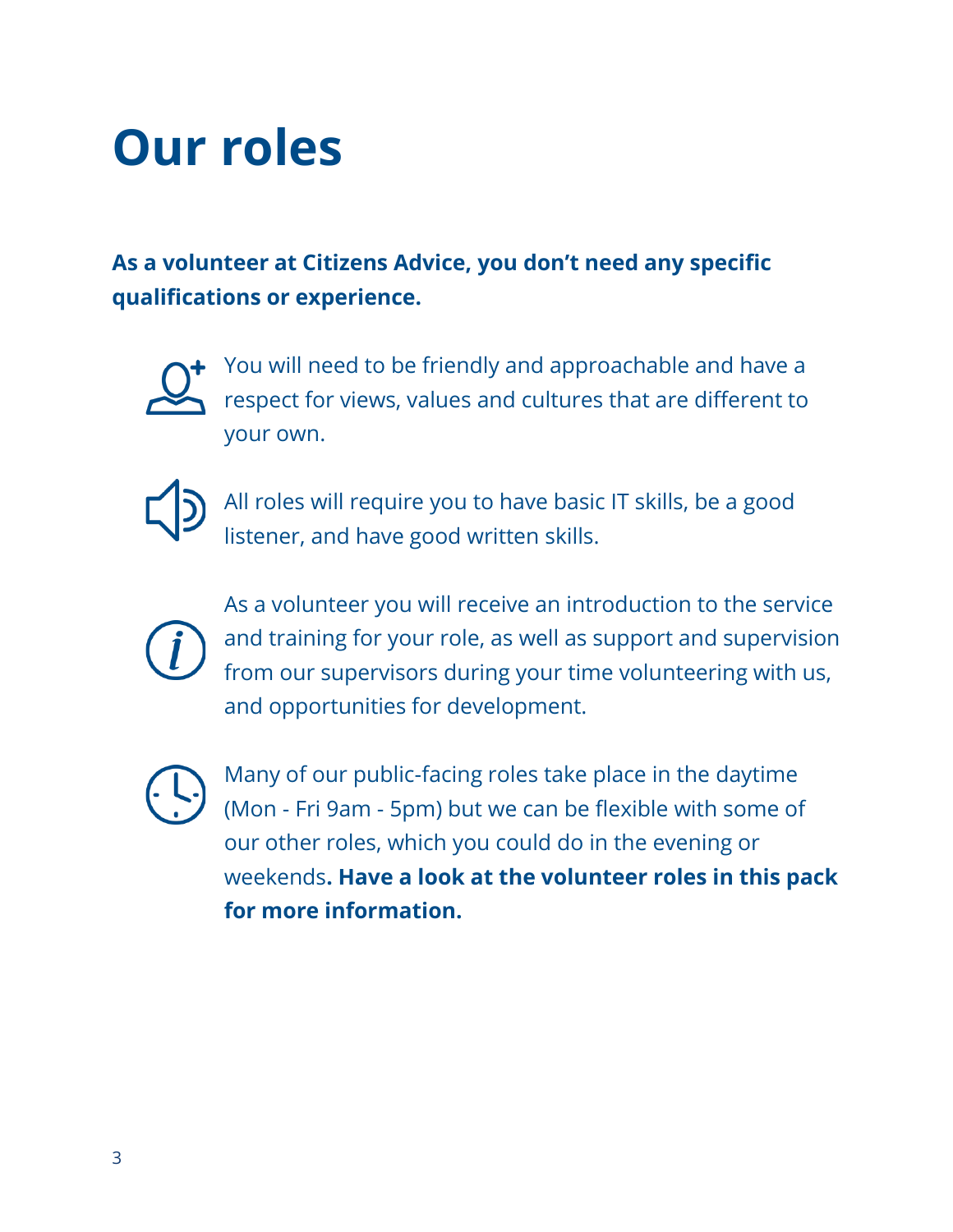### **How to get involved:**

- ➔ Read through our volunteer roles and decide which one(s) you're interested in.
- ➔ Complete a short application form (attached to the email)
- $\rightarrow$  We will invite you for an informal interview to discuss the role.

This is nothing to worry about, it is a chance for you to find out more about the role, and Citizens Advice East Berkshire and decide if you'd like to volunteer with us.

It is also a chance for us to find out more about you and to see if the role you're interested in is a good fit for you.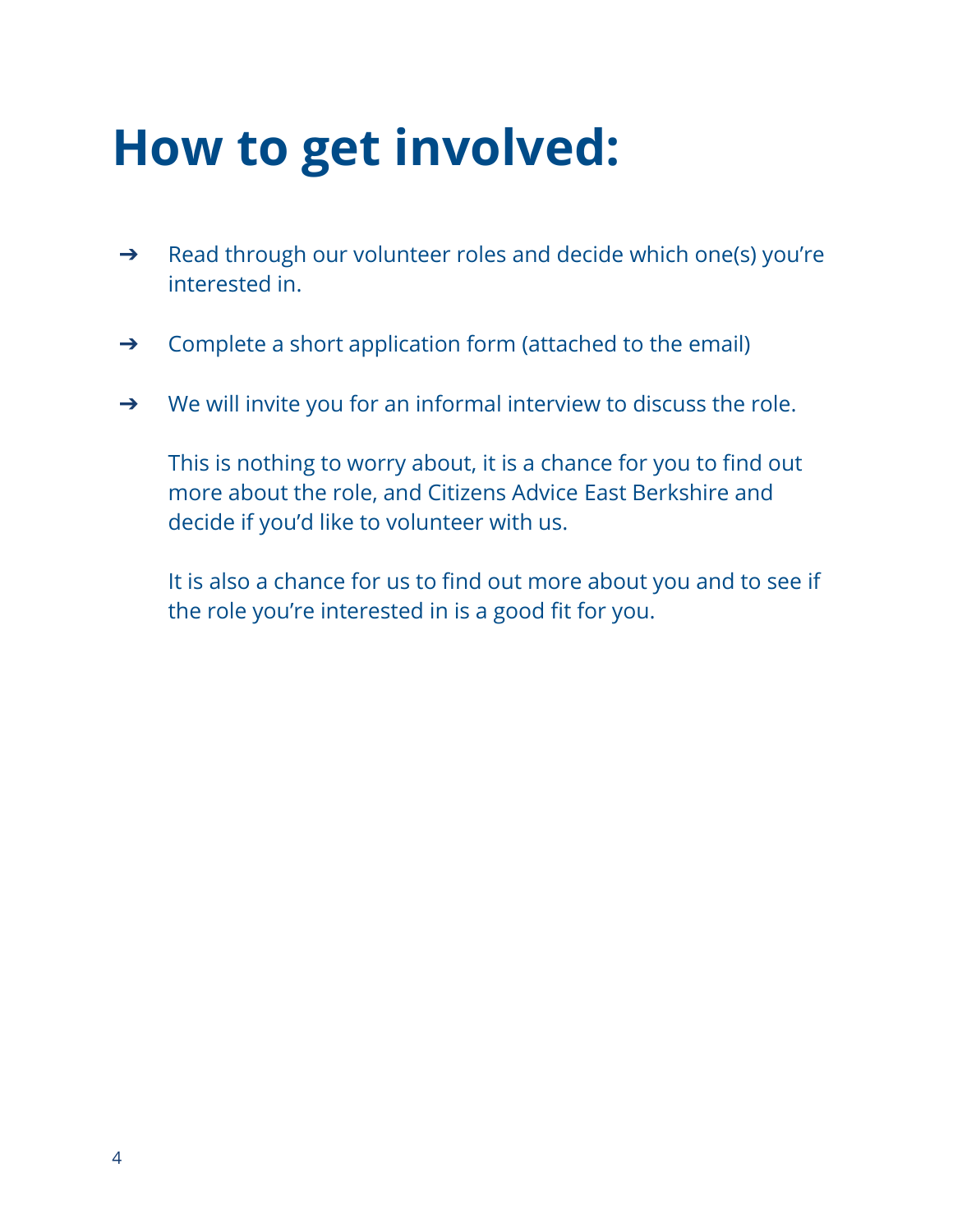## **Inclusive volunteering**

Citizens Advice believes that the skills, experience, and satisfaction that come from **volunteering should be available to everyone.**

We have a diverse workforce, and **we actively encourage applications for volunteer roles from all parts of the community,** including Black Asian Minority Ethnic (BAME) volunteers, disabled volunteers, volunteers with physical and mental health conditions, LGBT+ and nonbinary volunteers.

Citizens Advice has 4 network groups:

- 1) BAME
- 2) Disability
- 3) Lesbian, Gay and Bisexual
- 4) Trans & Non-Binary

Our network groups raise awareness and promote inclusivity within Citizens Advice. The network groups also provide an opportunity to talk and support each other in a confidential environment.

We encourage **inclusive volunteering** by focusing on matching volunteer roles available with your qualities, skills, and interests. **We challenge discrimination, promote equality and value diversity.** 

For more information see our What you can expect from Citizens [Advice](https://www.citizensadvice.org.uk/about-us/support-us/volunteering/volunteering_disabilities/) (see bottom of the page)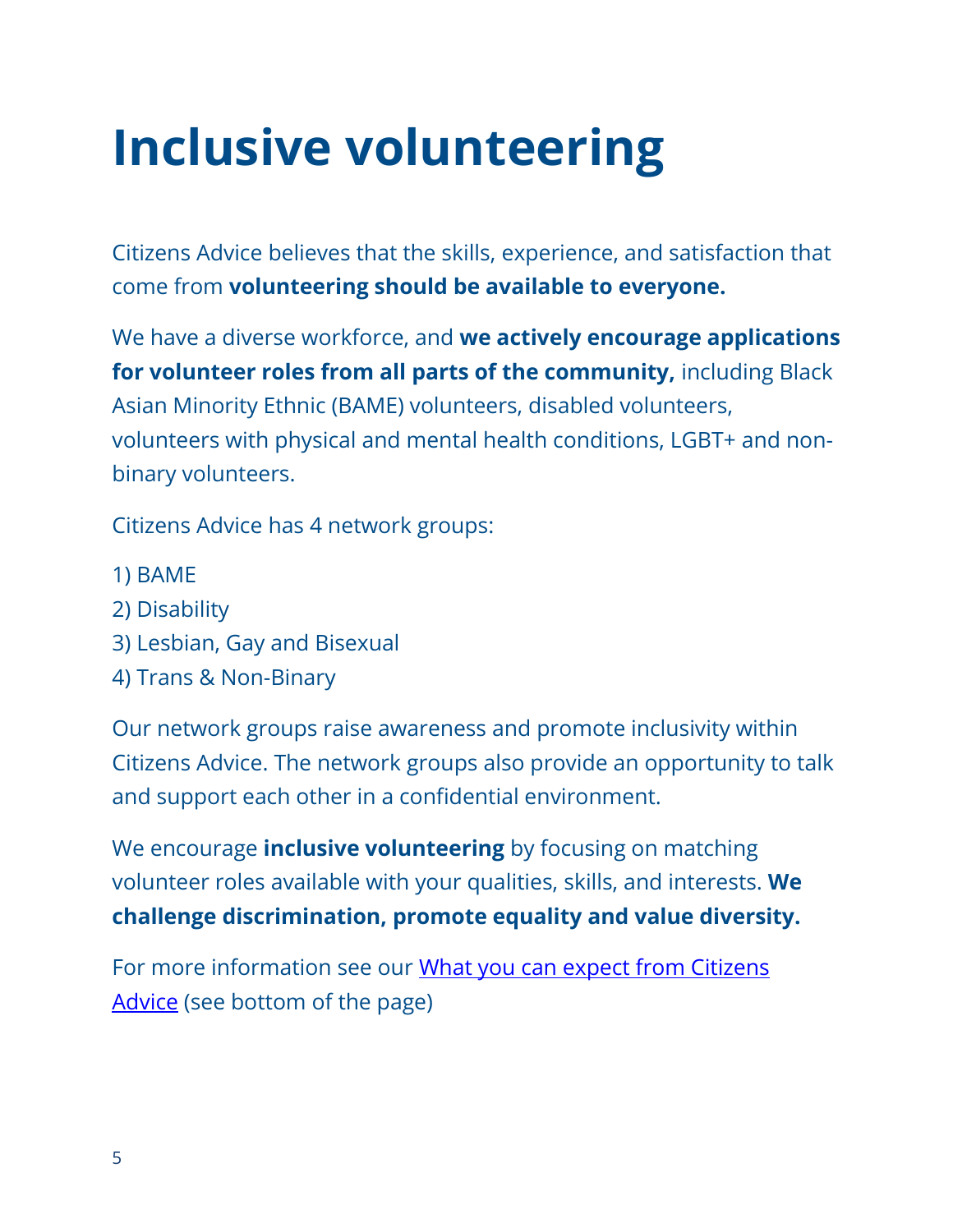### **Disabled volunteers**

We want to make sure that you do not feel that your health condition or impairment is a barrier to volunteering with us.

We actively welcome disabled volunteers and volunteers with long term health conditions, including mental health conditions.

**Talk to us** at any stage of the recruitment process about what support or equipment would enable you to volunteer with us, including physical requirements, time commitment or role flexibility.

Visit the national Citizens Advice [website](https://www.citizensadvice.org.uk/about-us/support-us/volunteering/volunteering_disabilities/) to find out about the experiences of some our disabled volunteers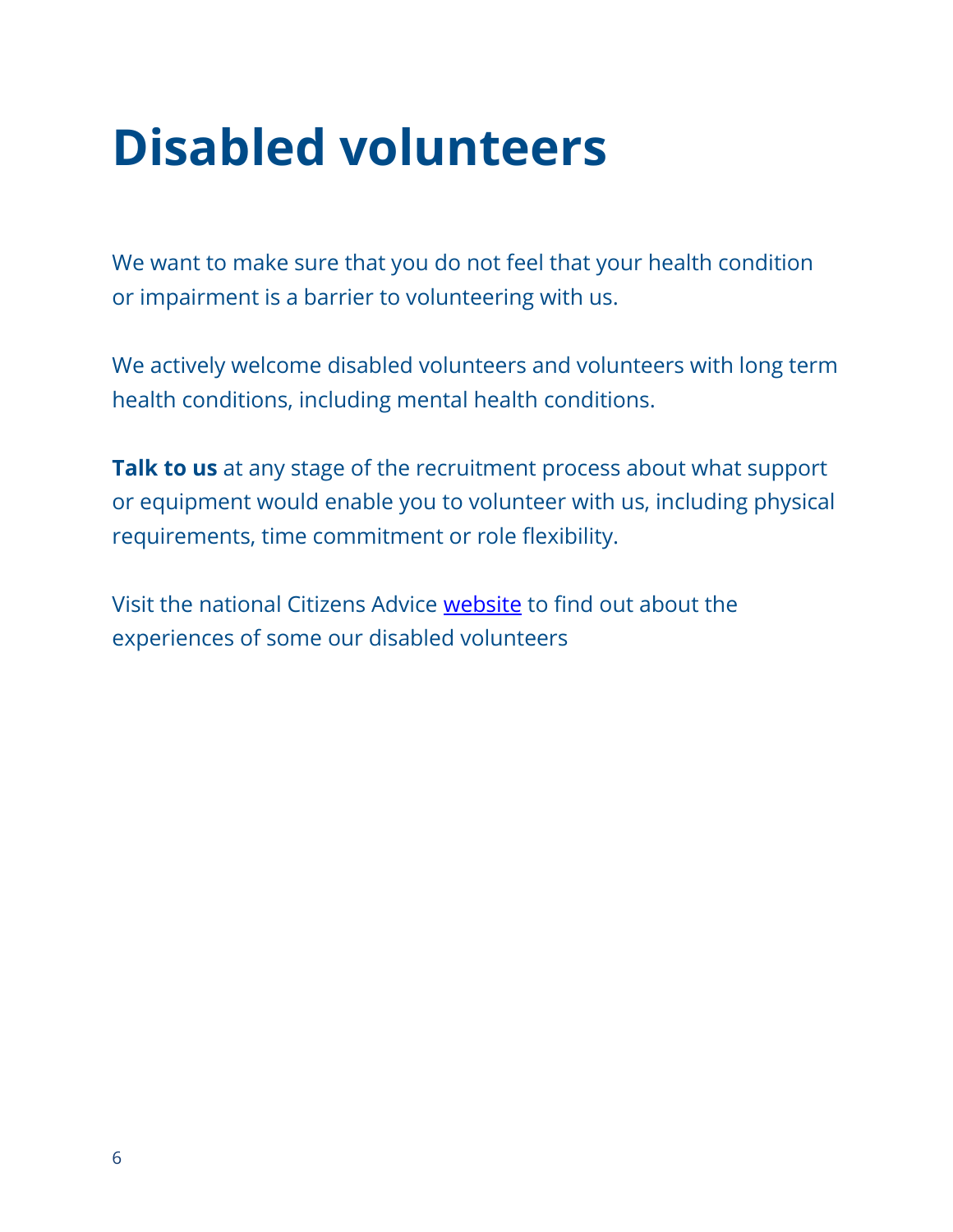# **Available Roles with Citizens Advice East Berkshire**

### **Adviser**

 $\bigcap$ <sup>+</sup> Our volunteer advisers talk to clients over the phone, face to face and online to explore what problems they've come for help with and find information about possible options. Advisers then help clients to understand the information and support them to take action.

Some examples of what you could do:

- help a client with debts work out a reasonable amount to pay back and make a phone call to an organisation they owe money to.
- explore what benefits a client is entitled to and help them to complete a benefit application form.

Time commitment: 8 hours per week spread over one or two days, for 12 months. We can be flexible so come and talk to us.

#### **[Full role description available](https://view.officeapps.live.com/op/view.aspx?src=https%3A%2F%2Fcaeb.org.uk%2Fwp-content%2Fuploads%2F2022%2F03%2FJD-Volunteer-Advisor-March-2022-FINAL.docx&wdOrigin=BROWSELINK) here**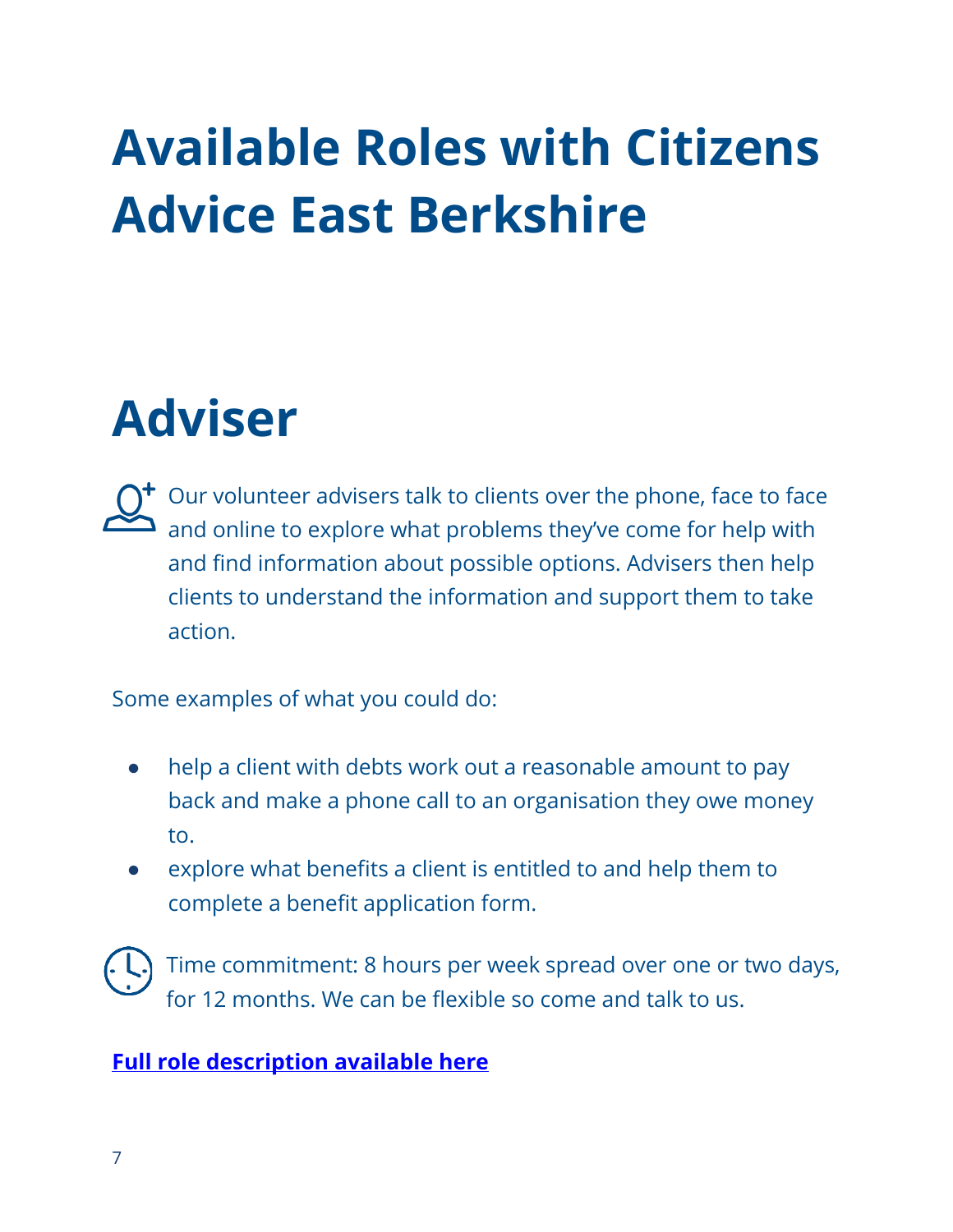#### **What's in it for you?**

- Helping people directly
- Positive community impact
- Learning about a range of issues indepth such as benefits, debt, housing etc.
- Problem solving and communication skills
- Increased employability
- Challenging and rewarding
- Full training given

I really enjoy helping people with their problems. I feel a real sense of achievement when a client leaves feeling that there's a way forward, and a clear weight has been lifted off their shoulders - it's amazing!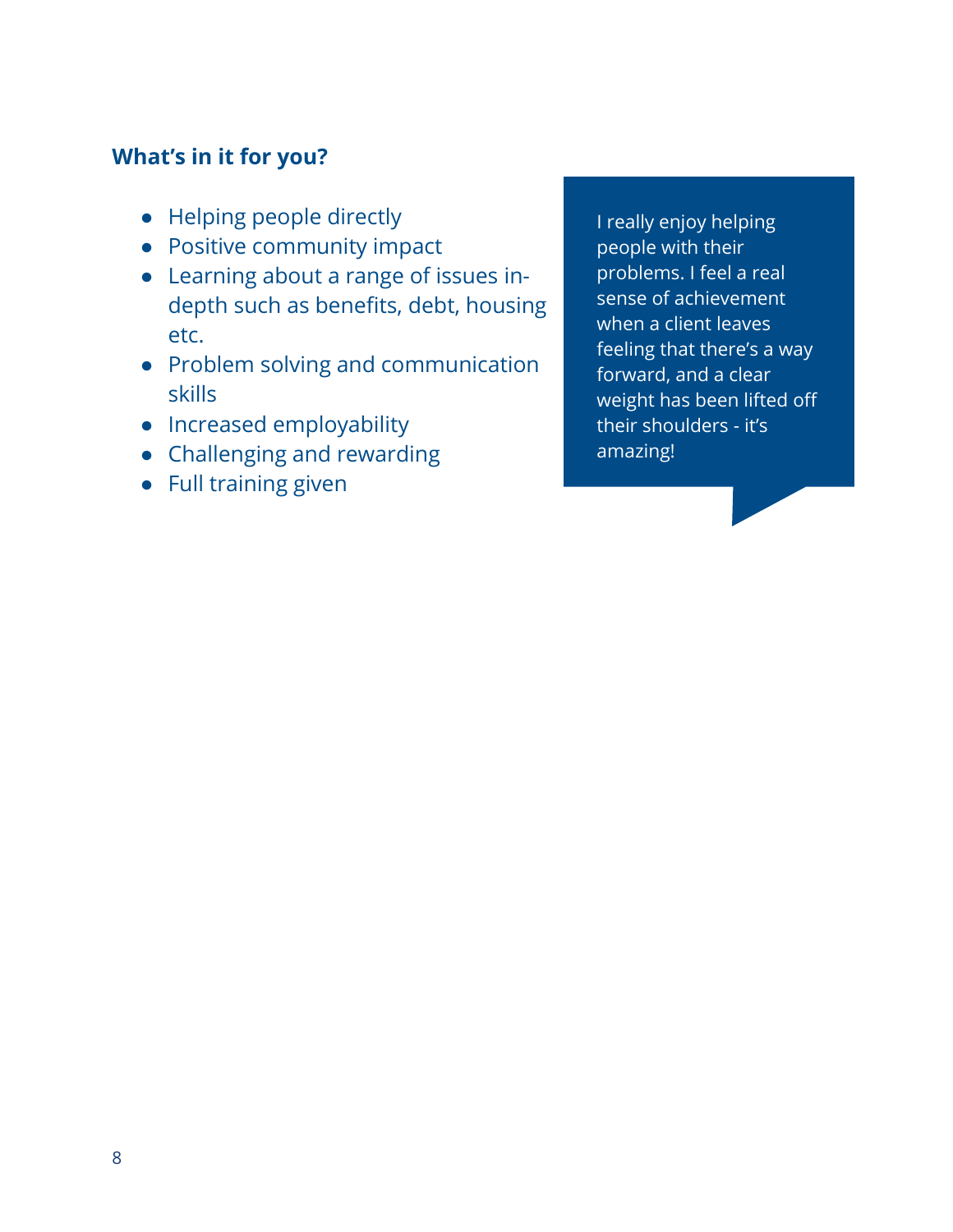### **Assessor**

Our volunteer assessors talk to clients over the phone, face to face and online to explore what problems they've come for help with. Assessors find out information about the problem and help clients to understand this information.

Some examples of what you could do:

- find the information online that explains how to apply for Housing Benefit in a client's local area and explain it to them
- help a client find and understand what steps they can take to deal with their rent arrears

Time commitment: 6 hours per week spread over one or two days, for 6 months. We can be flexible so come and talk to us.

**[Full role description available](https://view.officeapps.live.com/op/view.aspx?src=https%3A%2F%2Fcaeb.org.uk%2Fwp-content%2Fuploads%2F2022%2F03%2FJD-Volunteer-Assessor-March-2022-FINAL.docx&wdOrigin=BROWSELINK) here**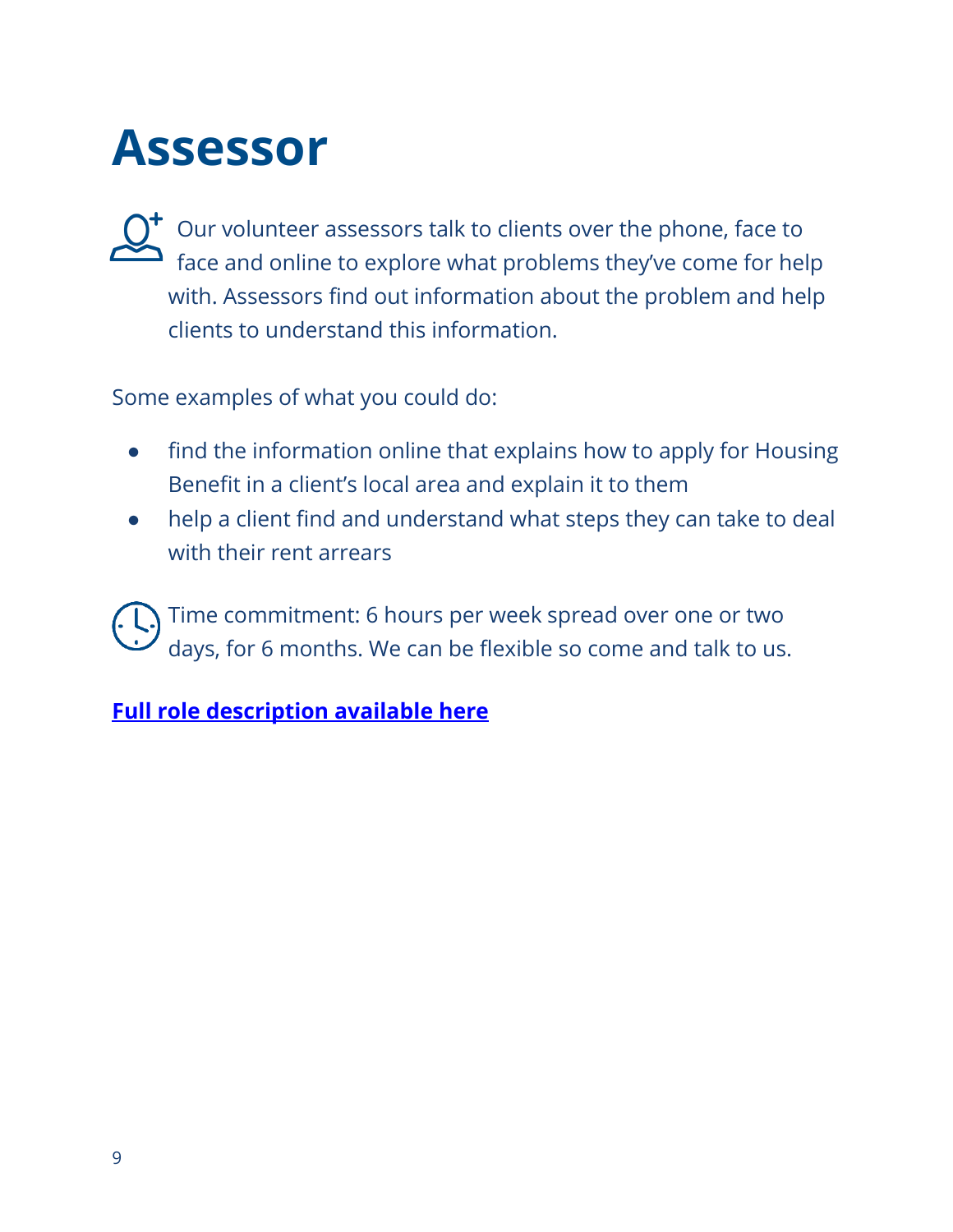#### **What's in it for you?**

- Helping people directly
- Positive community impact
- Learning about a range of issues such as benefits, debt, housing etc.
- Communication skills
- Increased employability
- Challenging and rewarding
- Full training given

Volunteering has really improved my confidence and I'm feeling happier in myself. I really like the social aspect of volunteering, as well as improving my problem solving skills.

The training was fantastic and I feel really well supported.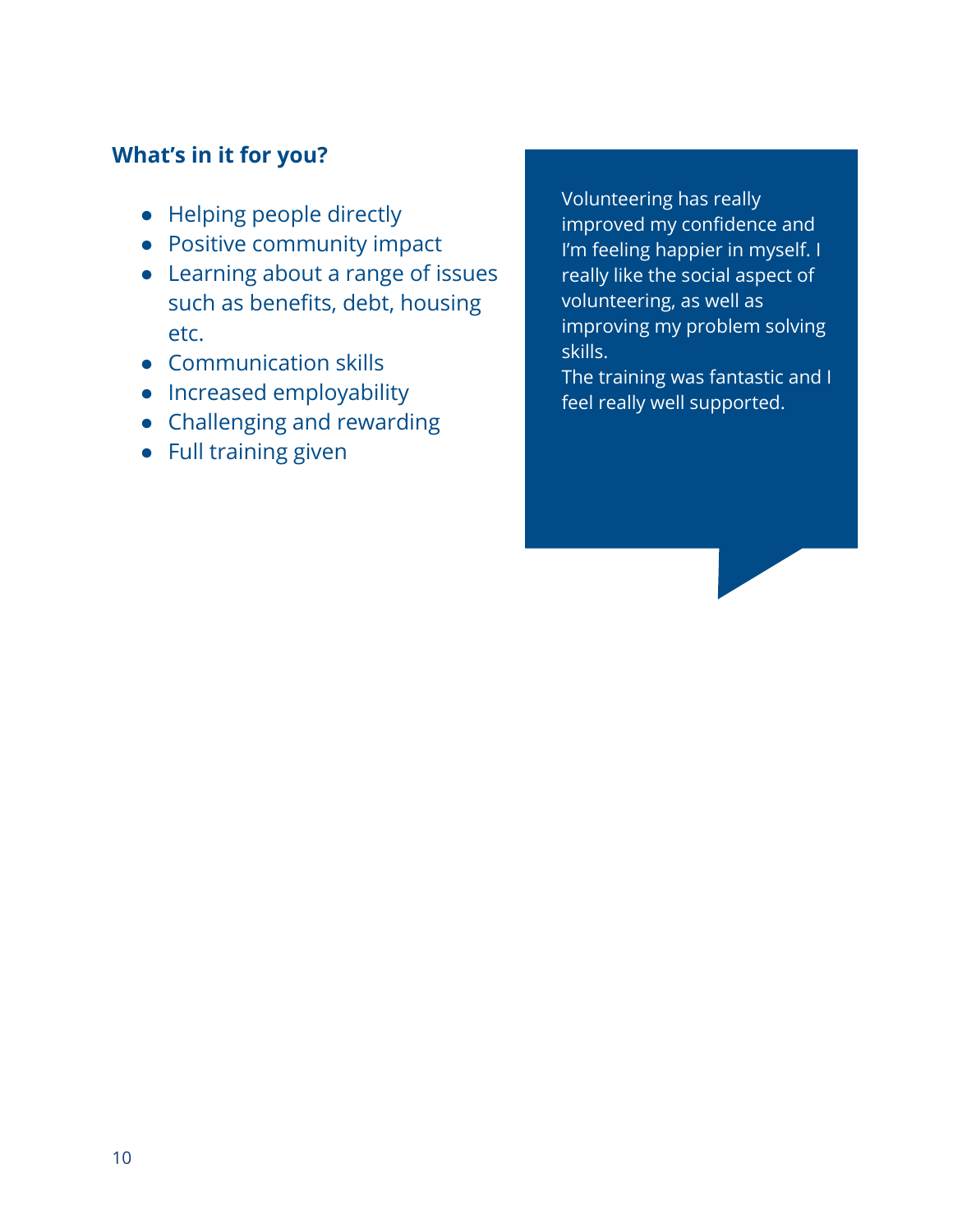### **Ex-offenders**

#### **Citizens Advice have an ex-offender's policy to ensure that exoffenders are treated fairly.**

Having a criminal record is not in itself a barrier, and we will only take relevant convictions or sexual offences into account. We consider each offence individually, looking at issues like risk to the client, how long ago it took place, the circumstances and whether they are relevant to the volunteer role. Some roles may require DBS checks.

Anyone with a caution or conviction for a sexual offence against a child or vulnerable adult is considered unsuitable to volunteer.

We will ask about unspent convictions as part of the application process. If you're concerned or would like to discuss your individual circumstances further, please contact our [Recruitment](mailto:Recruitment%20%3crecruitment@caeb.org.uk%3e) team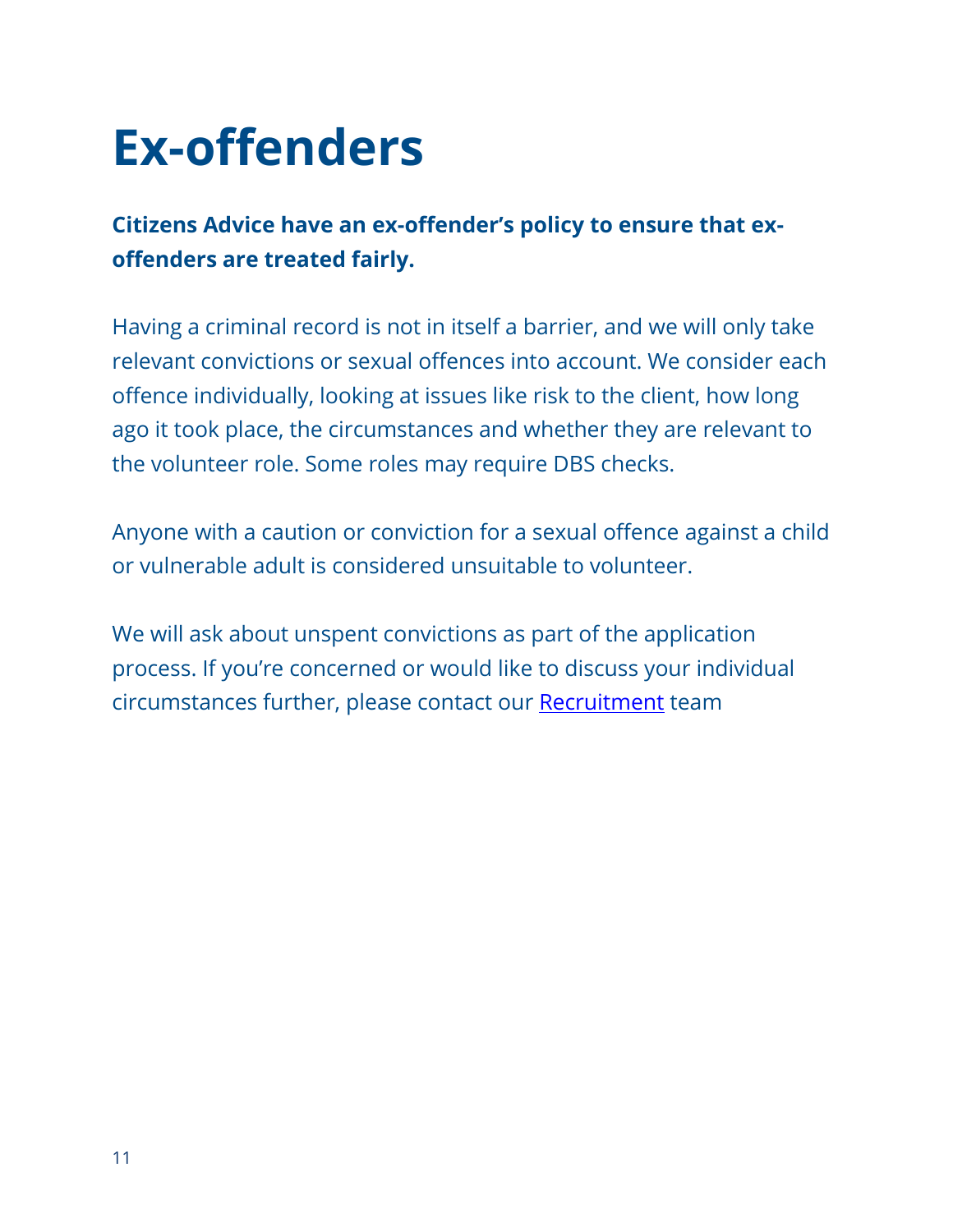### **Expenses**

Expenses are paid for volunteers' travel to and from Citizens Advice East Berkshire on the day the volunteering takes place, and for any training courses. This includes parking.

Volunteering with us will not leave you out of pocket.

Only actual out-of-pocket expenses will be reimbursed.

Talk to our [Recruitment](mailto:Recruitment%20%3crecruitment@caeb.org.uk%3e) team if you have any questions about expenses.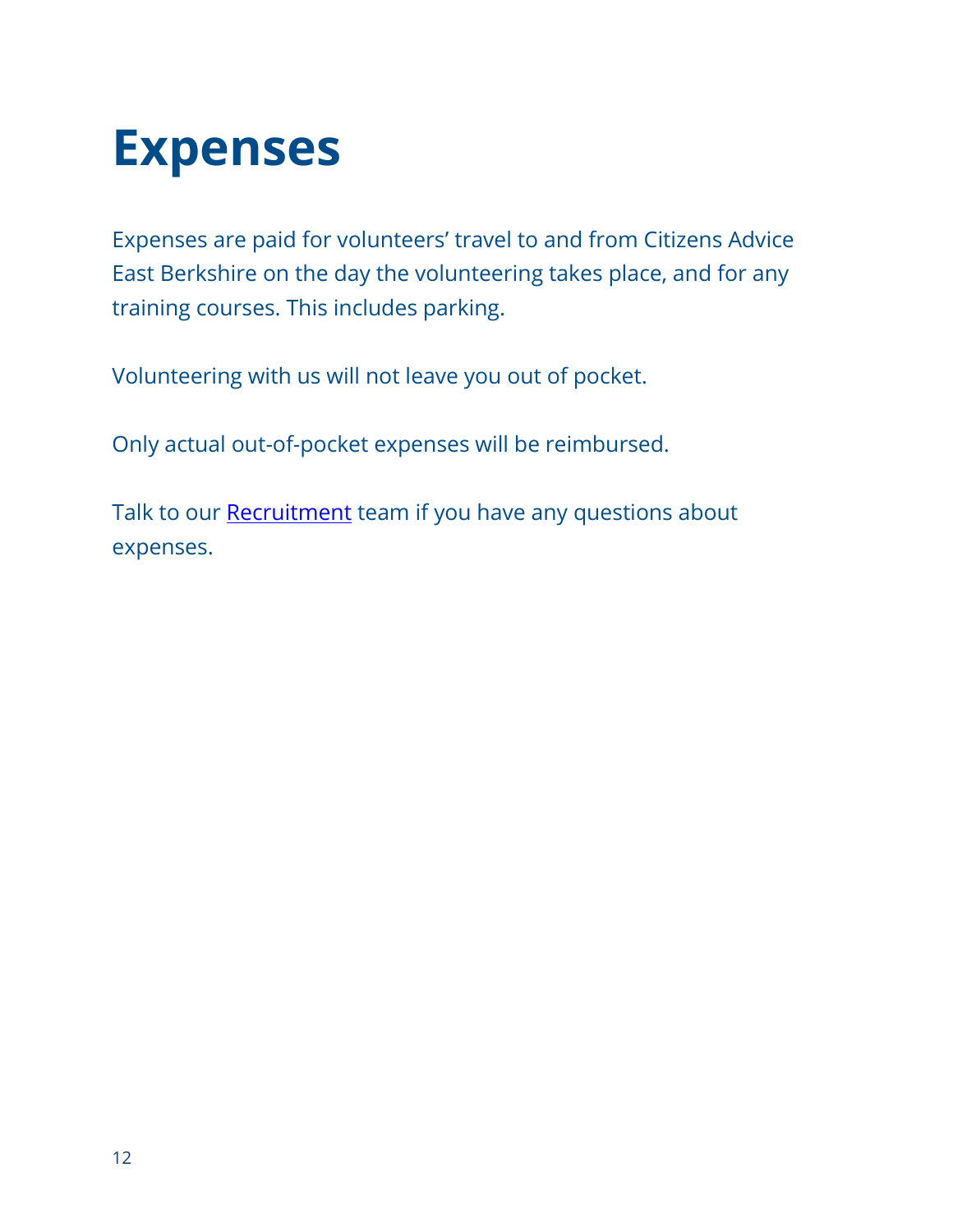# **Will volunteering affect my benefits?**

**Volunteers who receive benefits, including means-tested benefits, are allowed to volunteer.**

You may need to notify the provider of the benefit (e.g. Jobcentre Plus or HMRC) about volunteering.

You will need to continue to meet the conditions of your benefits claim.

There is more detailed information about specific benefits on the national Citizens Advice website in the **[Frequently Asked Questions](https://www.citizensadvice.org.uk/about-us/support-us/volunteering/about-volunteering-with-citizens-advice/volunteering_faqs/)** section.